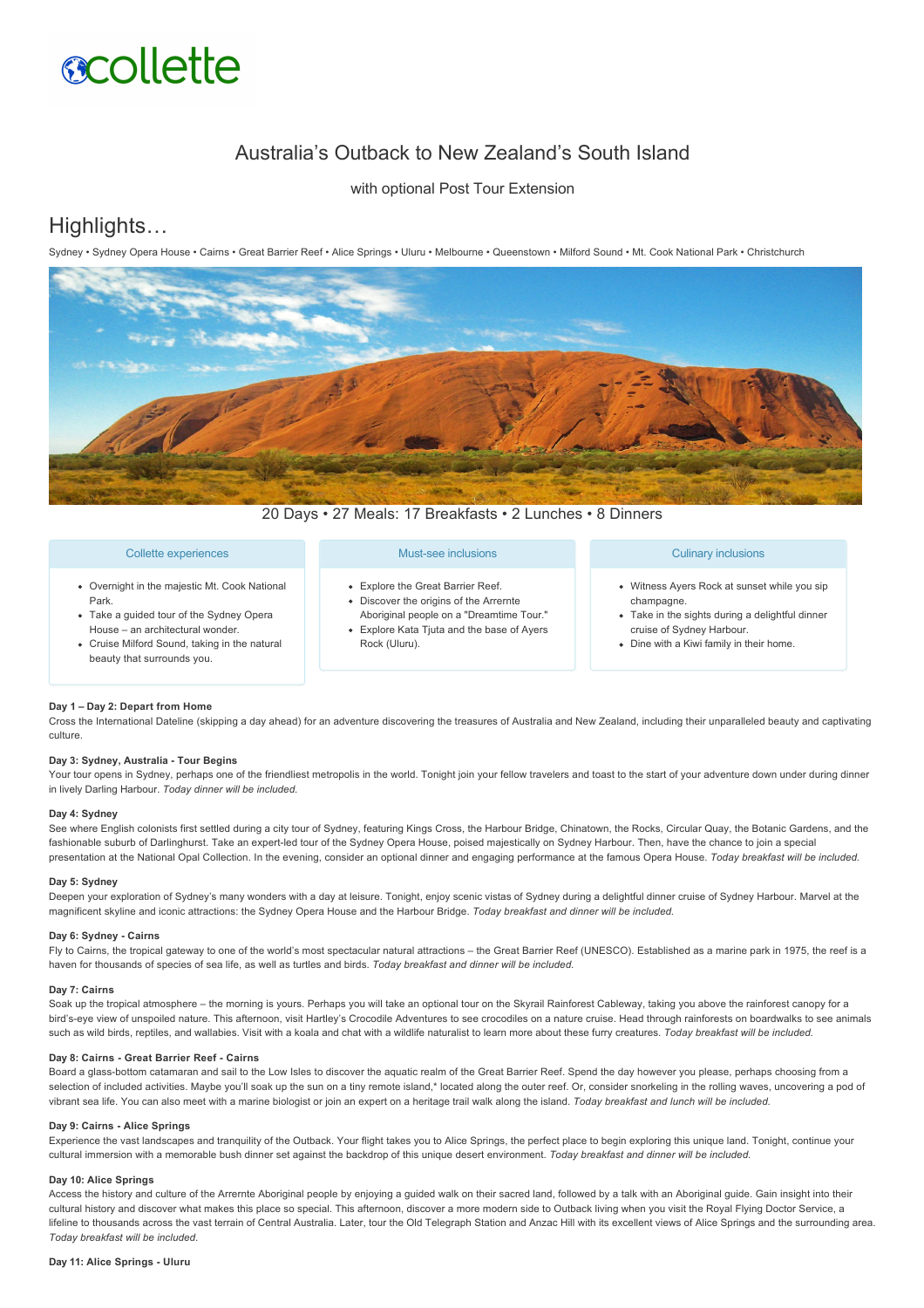Traverse the "Red Centre" and head to Uluru (the Aboriginal name for Ayers Rock) in the heart of the Australian Outback. This huge monolith and the sandstone domes known as Kata Tjuta were created through upheaval and erosion. Tour the base of "the Rock," learning about its geology and significance to Aboriginal culture. Witness the changing colors of Uluru at sunset accompanied by a champagne toast. *Today breakfast will be included.*

### Day 12: Uluru - Melbourne

Fly to the beautiful Victorian city of Melbourne. Set upon the shores of Port Phillip Bay and the Yarra River, the city exudes a lively and cosmopolitan atmosphere. *Today breakfast and dinner will be included.*

# **Day 13: Melbourne**

Set out on a city tour and see Fitzroy Gardens and Melbourne's bustling "laneways." Then, **it's your choice!** Enjoy free time to explore on your own **OR** visit the Melbourne Botanical Gardens and Shrine of Remembrance. With an afternoon to yourself, perhaps you will join an optional excursion to Phillip Island, home to the world's largest colony of Little Penguins, where you'll see hundreds of these birds waddle out of the sea and cross the beach to their dune burrows. *Today breakfast will be included.*

# Day 14: Melbourne - Queenstown, New Zealand

Leave Australia behind and fly to Queenstown, New Zealand. One of New Zealand's most popular towns, Queenstown is nestled against a picturesque bay and snowcapped mountains. Home to ski resorts, hiking trails and an abundance of natural beauty, the city is known as the "Adventure Capital of the World." Settle into your new home for the next 3 nights. *Today breakfast will be included.*

### **Day 15: Queenstown - Milford Sound - Queenstown**

Soak in the rugged grandeur of the Hollyford Valley as you travel through an ancient beech forest via the Homer Tunnel. Cruise the Milford Sound and see why this fjord is one of the most visited sights on the South Island. Following the cruise, consider returning to Queenstown via a short optional flight (weather permitting) for spectacular views of New Zealand's Southern Alps. *Today breakfast and lunch will be included.*

# **Day 16: Queenstown**

Enjoy a day at leisure. Shop in the bustling village center or enjoy an optional and exhilarating jet boat ride on the Shotover River. *Today breakfast will be included.*

# **Day 17: Queenstown - Mt. Cook National Park**

Set off for the 19th-century settlement of Arrowtown, founded in the gold fever. Follow the Kawarau River and cross Lindis Pass before arriving in New Zealand's most famous national park – Mt. Cook. Savor some free time in this Alpine paradise. You may choose to take a nature walk or simply meditate on the beauty of the Southern Alps. *Today breakfast and dinner will be included.*

#### **Day 18: Mt. Cook National Park Christchurch**

Depart for Christchurch this morning and pay a visit to Willowbank Wildlife Reserve. A leader in the conservation of New Zealand species, Willowbank offers the chance to view New Zealand's "Big 5" up close and personal. Later, join a local Kiwi family for a home hosted dinner. *Today breakfast and dinner will be included.*

#### **Day 19: Christchurch**

Devastated by an earthquake in early 2011, see firsthand how the "Garden City" is recreating itself during a sightseeing tour that highlights the city's magnificent gardens and elegant park district. As the day draws to a close, toast to your adventure down under at a farewell dinner with your fellow travelers. *Today breakfast and dinner will be included.*

### **Day 20: Christchurch Tour Ends**

Your tour comes to a close, leaving you with unforgettable memories of the South Pacific. *Today breakfast will be included.*

# Experience It! Uluru (Ayers Rock)

Become mesmerized at Ayers Rock, which is called Uluru in the Aboriginal language. This massive sandstone rock formation rises over 1,100 feet high, towering above the surrounding desert - known commonly as the "Outback." Uluru stretches for over 2 miles, which means that all the photos you've seen of Uluru were taken from pretty far away. The best time to visit Ayers Rock is at sunrise or sunset, when the rock seems to take on a distinct red glow. Although the rock itself is the focus of many, the surrounding area shouldn't be overlooked. Uluru is recognized as a UNESCO World Heritage Site and is home to various endangered creatures and reptiles. In addition to the animals of the park, analysis of cave drawings and archeological findings show that this area has been supporting human life for over 10,000 years.

|              | Your itinerary at a glance                             |
|--------------|--------------------------------------------------------|
| Days 1, 2    | Overnight Flight                                       |
| Days $3-5$   | Sofitel Sydney Wentworth, Sydney                       |
| Days $6-8$   | Crystalbrook Bailey, Cairns                            |
| Days 9, 10   | DoubleTree by Hilton, Alice Springs                    |
| Day 11       | Desert Gardens, Uluru                                  |
| Days 12, 13  | Mantra on Little Bourke, Melbourne                     |
| Days 14 - 16 | Novotel Queenstown Lakeside,<br>Queenstown             |
| Day 17       | The Hermitage, Mount Cook                              |
| Days 18, 19  | Novotel Christchurch Cathedral<br>Square, Christchurch |
|              |                                                        |

# On some dates alternate hotels may be used.

*Collette's Flagship:* Collette's tours open the door to a world of amazing destinations. Marvel at must-see sights, sample regional cuisine, stay in centrally located hotels and connect with new and captivating cultures. These itineraries offer an inspiring and easy way to experience the world, where an expert guide takes care of all the details.

# Please Note:

Economy air rate and schedule are applicable for groups of 10 or more traveling on the same flights and dates.

Wildlife sightings cannot be guaranteed with the exception of visits to wildlife parks.

To complete your tour, we include roundtrip airport-to-hotel transfers when purchasing our airfare with your tour. If you have arranged for your **own air**, we are pleased to provide you the option of *purchasing* these transfers. Please note that all transfers will leave at pre-scheduled times.

\*For your sail to the Low Isles, there will be minimal amenities available on the island. Be sure to bring everything you may need for the day including water and a change of clothes.

Single accommodations are limited and are available on a first come, first served basis.

Due to early arrival times into some cities, rooms may not always be available for immediate check-in.

The internal flights on this program are not included in the land price of your tour. All air, including internal flights, can be purchased through us.

Please be advised many airlines do not provide advance seat assignments until check-in at the airport. Advance seating will be subject to the airline's terms and conditions.

Please be aware that if your flight schedule is via Dubai or if you are stopping over in Dubai and are carrying narcotic drugs, controlled or semi-controlled drugs, then you will be required to complete an electronic form prior to entering the country, to obtain approval to carry medication. Please use the link <http://www.mohap.gov.ae/en/services/Pages/361.aspx>to view the guidelines. A user's guide is available to explain the application and the supporting documents required.

Due to changes in air schedules while on tour, the order of days in the itinerary may change.

# IDENTIFICATION

Passports and visas are required for this tour at your expense. Certain countries require a minimum of 6 months passport validity from date of return home. You are strongly urged to contact the appropriate consulate for details. Visit [www.travel.state.gov](https://itinerary.collette.com/Documents/Flyer/13896/USD/www.travel.state.gov) for the U.S. State Department for the latest details about passports and visa requirements.

IMPORTANT: We recommend that our guests traveling abroad take a photocopy of their passport and applicable visas. It should be packed separately from your actual passport and visa. We also recommend leaving a copy at home with your emergency contact.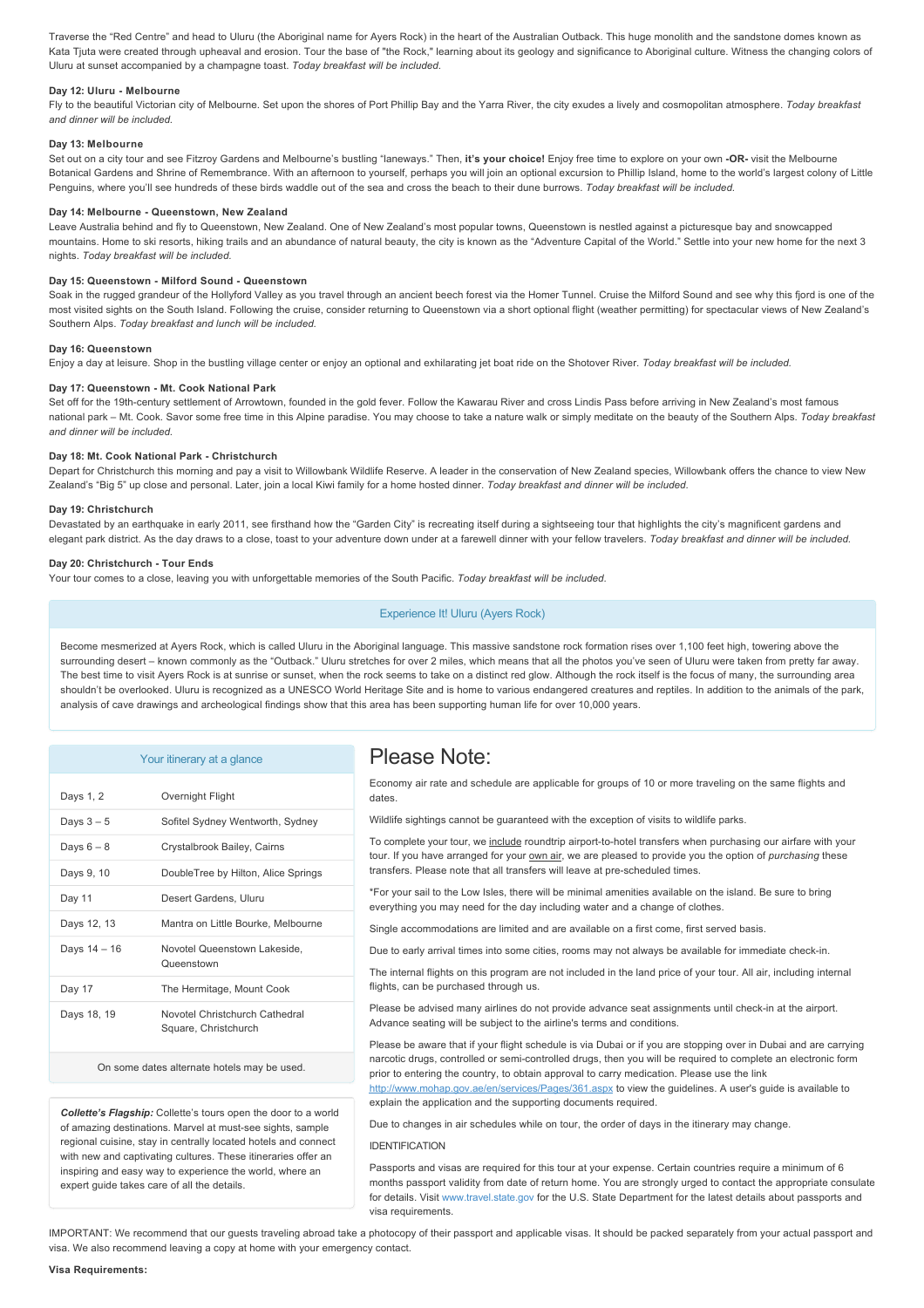US and Canadian citizens: ETA's (Electronic Travel Authority) are required for this tour.

For your Australia ETA: Travel Agents that have access to a CRS system can process your ETA at no charge or they may call the guest's airline no earlier than 30 days prior to departure (credit card is required). If you do not have access to a CRS system, you will be supplied with an ETA form and asked to fax this information back to us 45 days prior to departure. Please send the fax in care of the Australian ETA Coordinator at fax 401-727-4745. Please include the (required) Reservation Number, Passport Number, Nationality, Date of Birth, Gender, Country of Birth, Passport Expiration Date, Family or Last Name (as shown on passport), First and/or Middle Name Given (as shown on your passport) and Issuing Authority.

For travel to New Zealand, your NZeTA must be processed in advance through the New Zealand Immigration online system by visiting <https://nzeta.immigration.govt.nz/> (approximate cost of 12 NZD) or through their mobile app NZeTA (approximate cost of 9 NZD) in addition to Tourism Levy of 35 NZD. Rates are approximate and can be changed at any time based on governing authority.

The overall activity level of this tour is a level 3. This means you're an on-the-go traveler. You don't want to miss a thing, so walking and standing for longer periods of time (1-2 hours) isn't a big deal. You can navigate hills and uneven ground, climb into various modes of transportation (tuk-tuk, cable car, Zodiac, etc.), and could possibly anticipate changes in elevation. You can expect some longer days balanced with free-time to recharge or set out on your own adventure.

Extend your vacation with...

Optional 4 Days 3-Night Fiji Post Tour Extension

Rate: \$1,399.00 per person, double, land & air inclusive

4 Meals: 3 breakfasts, 1 Dinner

#### **Day 20: Christchurch Nadi, Fiji**

Today you will arrive in the beautiful tropical paradise of Fiji. Fijians are warm and friendly, with a welcoming, vibrant South Pacific culture. The expansive sandy beaches and clear ocean waters draw visitors from around the world.

# **Day 21: Fiji**

Your day is free to explore everything that your resort has to offer. Relax by the beach and pool, or choose one of the many fun, adventurous activities available to you from the hotel activities desk. Tonight, enjoy a lovely dinner. *(B, D)*

#### **Day 22: Fiji**

Enjoy another day of rest and relaxation. The friendly concierge and activities staff will help you get the most out of your time. *(B)*

# Day 23: Fiji - Tour Ends

Your time in Fiji comes to an end today. *(B)*

# Please Note:

Due to flight schedules, on some departures the optional Fiji extension is 2 nights and is slightly lower priced.

We reserve the right to cancel this extension if a minimum of 6 passengers is not met to operate.

Extensions are subject to availability and applicable charges at time of request.

Independently explore this destination! While this extension is not hosted or guided, it is intended to give you freedom and flexibility to explore a destination – or return to a favorite one.

A local representative will accompany you from the airport to the hotel and be available at designated times.

Single accommodations are limited and are available on a first come, first served basis.

Air inclusive rate is valid for guests who have purchased our air package for the full tour. Rate will vary for those who have purchased their own air.

**The overall activity level of this extension is a level 1.** This means you can handle at least one flight of stairs, board a coach, and walk for 1530 minutes at a time with little difficulty.

# Important reservation information:

#### IDENTIFICATION

Passports and visas are required for this tour at your expense. Certain countries require a minimum of 6 months passport validity from date of return home. You are strongly urged to contact the appropriate consulate for details. Visit [www.travel.state.gov](https://itinerary.collette.com/Documents/Flyer/13896/USD/www.travel.state.gov) for the U.S. State Department for the latest details about passports and visa requirements.

IMPORTANT: We recommend that our guests traveling abroad take a photocopy of their passport and applicable visas. It should be packed separately from your actual passport and visa. We also recommend leaving a copy at home with your emergency contact.

**\*Airfare:** For your convenience, we offer airfare for purchase with all vacation packages. If you purchase an air inclusive program, your airfare will be quoted inclusive of all fuel, taxes and fees. Your rates are subject to change until paid in full. Preassigned seats are limited and may not be available on every flight or departure date.

**Checked Baggage Charges:** Some airlines may impose additional charges if you choose to check any baggage. Please contact your airline or refer to its website for detailed information regarding your airline's checked baggage policies.

Cancellation Charges for this tour: After your seat reduction date has passed, a non-refundable deposit will be retained. For Cancellation between 60-16 days prior to departure: cancellation fee of 30% of total price. For cancellation between 15-1 days prior to departure: cancellation fee of 50% of total price. For cancellation on the day of departure and after: 100% of total price. For Ocean Cruises: For cancellation between 90-61 days prior to departure: cancellation fee of 35% of total price. For cancellation between 60-31 days prior to departure: 60% of total price. 30 or fewer days prior to departure: 100% of total price. For River Cruises: including Europe, Russia, Egypt and China, 90-61 days prior to departure: cancellation fee of 50% of total price. For cancellation between 60-31 days prior to departure: cancellation fee of 85% of total price. For cancellation 30 or fewer days prior to departure: cancellation fee of 100% of total price. For Galapagos and Antarctica: A cancellation fee of 60% will apply for cancellation between 120-90 days prior to departure; A cancellation charge of 100% will apply for cancellation less than 90 days prior to departure. Cancellation protection is highly recommended and must be purchased at time of deposit. Air rates are subject to change until tour is paid in full. If Travel Protection Plan has not been purchased and a reservation is cancelled for any reason prior to departure - Air is 100% non-refundable once paid in full. Cancellation charges also apply to reservations made for "pre" and "post" night accommodations. Payment of a Per Person Travel Protection Plan Fee guarantees a full refund of all payments (including deposit), except the Travel Protection Plan Fee itself, made to Collette for travel arrangements in case of cancellation of your travel plans for any reason prior to the day of departure. The Travel Protection Plan Fee with Air only covers airline tickets you have purchased from Collette. Exception: If you originally purchased nonrefundable airline tickets, Part B of the Travel Protection Plan may provide a refund for the airline tickets, taxes, or fees in the event of a cancellation for a covered reason (see Part B for more details). The Travel Protection Plan Fee does not cover any single supplement charges which arise from an individual's traveling companion electing to cancel for any reason prior to departure. However, the Part B travel insurance includes a single supplement benefit of \$1,000 for certain covered reasons as detailed in Part B. In this case, the single supplement will be deducted from the refund of the person who cancels. Division of this charge between the two passengers involved is solely their responsibility. If insufficient funds are deducted from the canceling client, the traveling client will be charged the remaining portion of the single supplement. Cancellation waiver protects you from penalties in the event you have a need to cancel your entire inclusive tour package up to the day prior to departure. Cancellation waiver does not indemnify you from penalties if you chose to cancel partial tour components or air. If you chose to partially cancel your vacation, you will be responsible for a revision fee as well as any penalties that are incurred at the time of the cancellation. Upon cancellation of transportation or travel services where you, the customer, are not at fault and have not